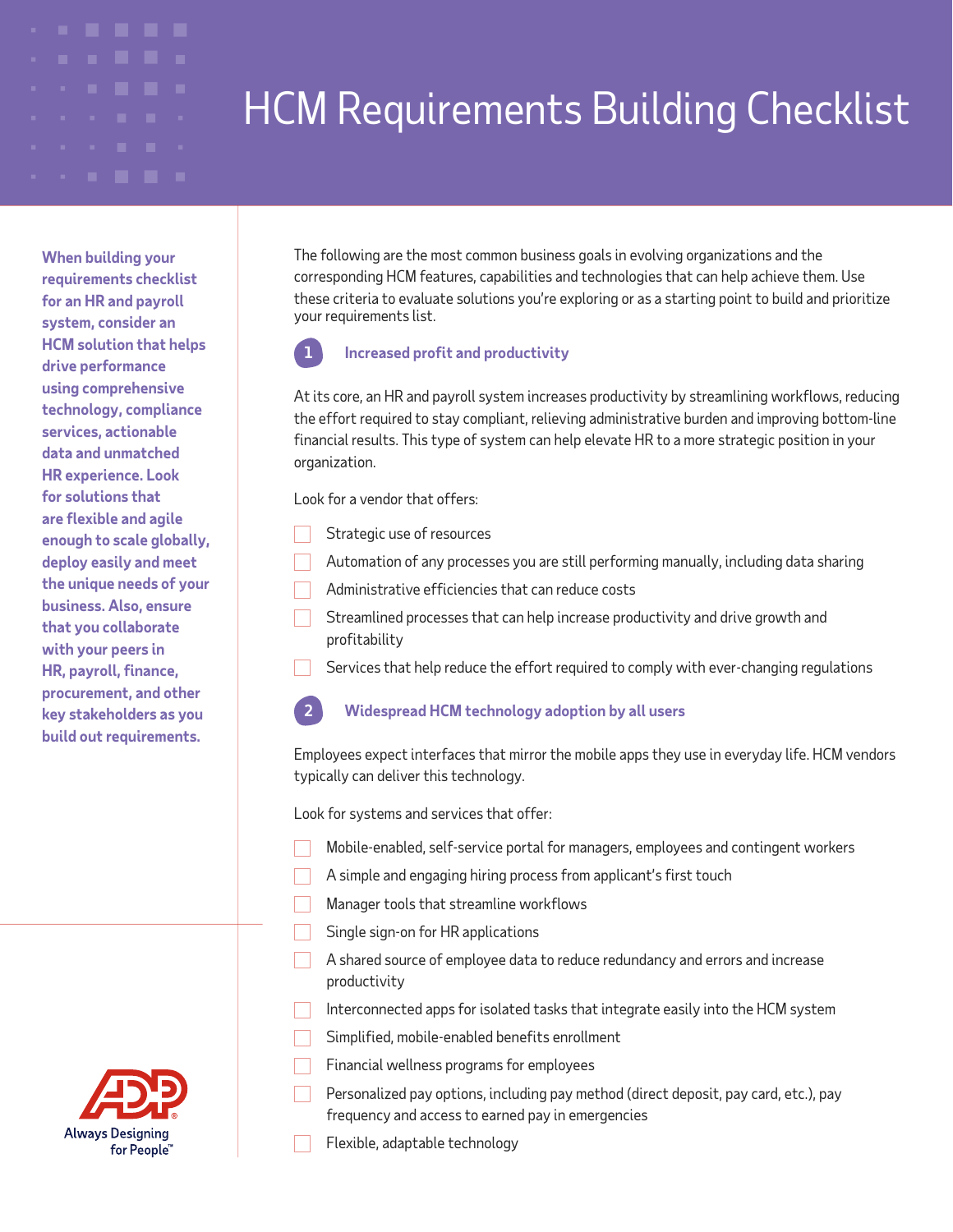

## **The key talent benefits of an HCM System:**

- Increased productivity from shortened recruitment cycles
- Significant cost savings from resume sorting automation
- Lower employee turnover as a result of better employee lifecycle management
- Intelligent and databased compensation and rewards systems

*Source: HR Technologist, Selecting an HCM Solution, 2018*

- Artificial intelligence for talent acquisition, HR service delivery, improved personalization, performance management, business intelligence and data analytics
- Chatbot technology
- Workflow automation to increase efficiency



Not all HCM providers are capable of balancing the needs of both HR and employees. Evaluate whether a vendor can help align your talent strategy with your business goals to increase employee engagement.

Look for systems that offer:

- Support for all of your recruitment and hiring tasks
- Easy-to-use onboarding technology
- Compensation package benchmarking
- $\Box$  Candidate sourcing and applicant tracking tools
- Support for hiring, managing and budgeting for contingent workers (contractors and 1099 employees)
- Training and career development
- Scheduling and absence management
- Ability to manage tax credits and incentives tied to your workforce management practices



#### **4 Actionable data insights**

In an increasingly data-rich world with increasingly data-literate workers, a system's ability to yield accurate and actionable insights can set you apart from your competition.

Look for systems that offer:

- A centralized data set for your HCM metrics
- Easy-to-understand data visualization for non-technical audiences
- **Configurable analytics for custom insights**
- Industry-wide data for benchmarking
- $\Box$  The ability to integrate HCM data with other business metrics
- $\Box$  Predictive analytics that enable modeling and forecasting
- $\Box$  Access to analytics that will help empower decision making
- Cloud-based data to minimize costs
	- Assessment of the most lucrative tax credits programs to pursue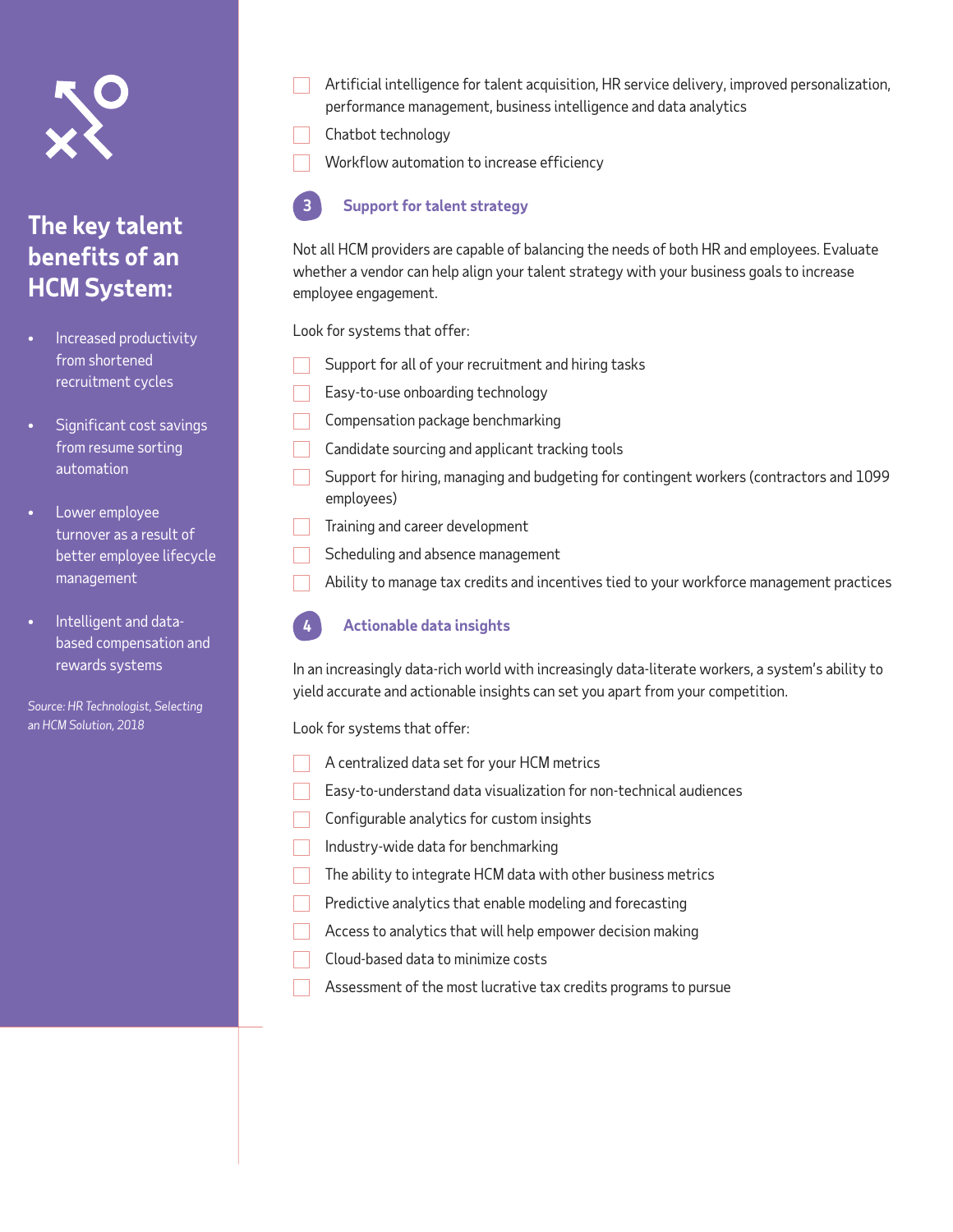# **\$468K**

Average annual in-house data warehouse costs





of companies see people analytics as a high priority

#### **but only**

of organizations report that they have usable data that could inform business decisions. **8%**

*Source: Deloitte Human Capital Trends, 2017*

#### **5 Ecosystem connectivity**

HCM technology is an aggregate of multiple functions. A comprehensive solution can help integrate HR systems, process data, run reports and create a smooth end-user experience.

Look for systems that offer:

- Seamless integration between core systems: payroll, time and labor, benefits administration, HR and talent management
- Centralized employee records management
- Integrations with other enterprise systems
- APIs to develop your own custom integrations
- Data, workflow and tools that support agile teams
- Simplified reporting accessible to all users

### **6 Compliance support**

Whether your business is local, global or somewhere in between, consider an HCM vendor that can help you maintain compliance. In addition to keeping the HCM technology updated with compliance regulations, an HCM vendor should provide compliance services to help you manage the myriad tasks required to stay compliant. Among other things, you need to manage your compliance obligations related to tax filing, wage garnishment, administration of pay cards and other pay methods, Affordable Care Act (ACA) and related healthcare statutes, hiring, training and tax credits and incentive management.

Look for an HCM vendor that offers:

- Global and local expertise
- Experts who interact with agencies on your behalf in all your company's geographies
- Consistent, reliable updates of regulatory changes
- Payroll and tax compliance
- Support for management of ACA and other healthcare regulations
- Unemployment claims administration
- General Data Protection Regulation (GDPR) compliance
- Real-time alerts and notifications of compliance risk from time and attendance, payroll and benefits systems

#### **7 Data security and privacy**

Technology enables cloud-based data, mobile access and virtual collaboration across different physical locations, but also necessitates robust data security protocols.

Look for systems that offer:

- Global privacy and data protection
- Proactive, public-facing security alerts
- Operational risk management
- **Fraud and diversion management**
- Critical incident response
- Push technology for security updates



#### Average cost of a data breach is **\$3.92 million**

*Source: 2019 Cost of a Data Breach Report, Ponemon Institute*